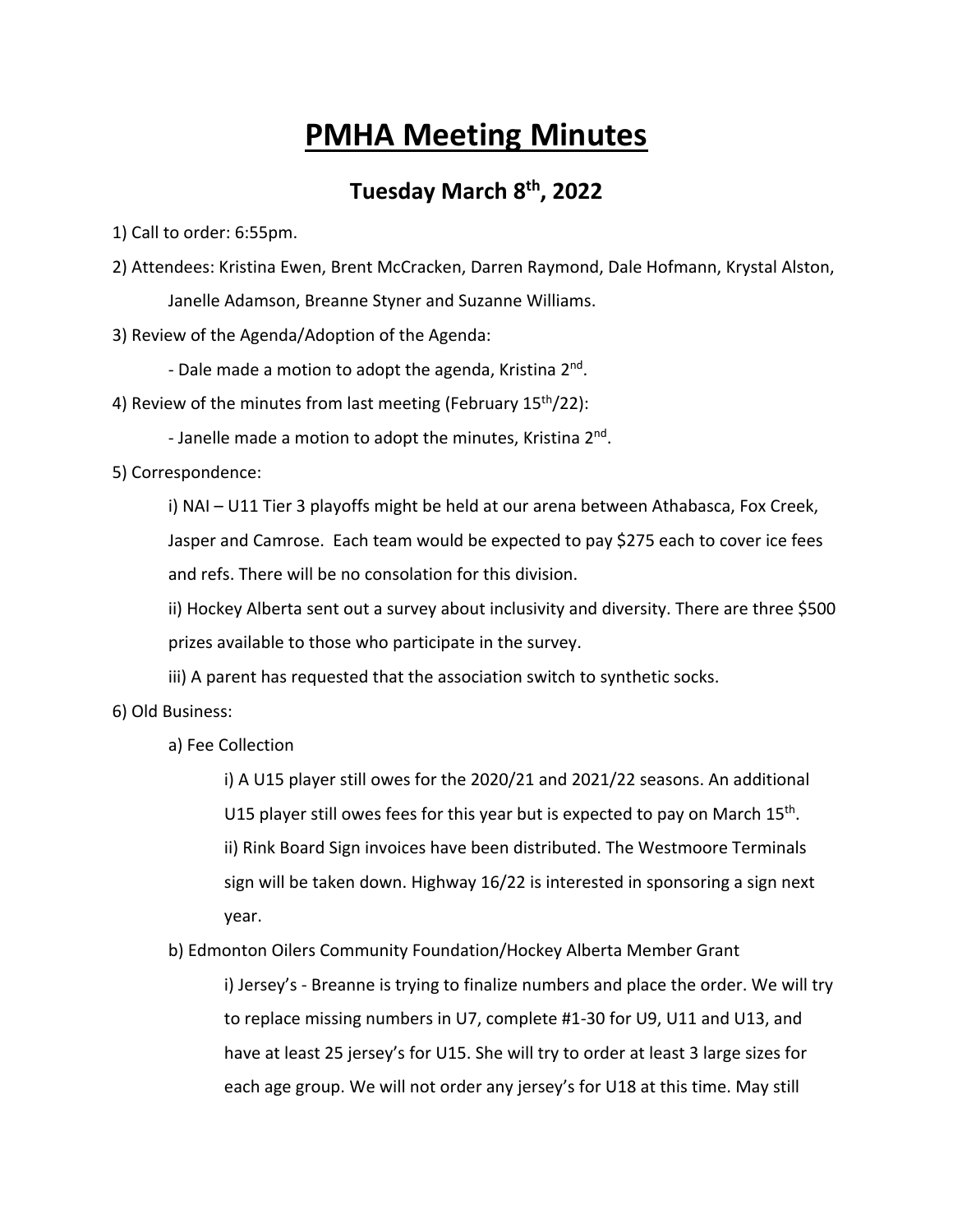need to purchase 2 goalie danglers. No pads or other goalie equipment will be ordered at this time. The new goalie in U15 may need some equipment next year. Breanne will forward all numbers to Krystal by the end of the week and a decision will be made via e-mail before proceeding.

ii) Power Skating – cost \$1925.

iii) Ref Equipment – cost close to \$500. Whistles have been ordered and Dale will hand in all receipts. He is also going to have a small storage container built to store the ref items.

iv) Low-income subsidy – cost about \$3200.

v) Goalie Training – Kelsey McCracken has the final numbers for training from Trever Carter, but it is approx. \$2500. Feedback from participants has been phenomenal. Since there is still \$3,300 left in funds from the grant, we would like to consider spending the rest on goalie training. Dale made a motion to spend an additional \$3000 in goalie training with Trever Carter, Janelle 2<sup>nd</sup>. All in favor, none opposed.

vi) Suzanne and Krystal will complete the required paperwork to finalize the grant. Once this is submitted, the association should receive the remaining balance.

c) Spring Learning for U9's – tonight was the last practise for all of the U9's.

d) Meet your Next Year's Team – Next Tuesday, the  $2^{nd}$  year U9's and  $1^{st}$  year U11's will have the early ice slot for a combined practise/scrimmage. Then, the 2<sup>nd</sup> year U11's and 1<sup>st</sup> year U13's will follow. U13 Team 1 may require 2 ice times/week next season. e) AGM

i) Scheduled for May  $6<sup>th</sup>$  2022 at the arena. There will be a barbecue (Janelle will grab burgers, hot dogs, juice and popsicles.) Janelle will purchase the food. Krystal made a motion to spend up to \$1000 on food for the AGM, Dale  $2^{nd}$ . Will try to sell any leftovers.

ii) PMHA members who register for the upcoming season and attend the AGM meeting will be entered in a draw to win free registration fees for one child.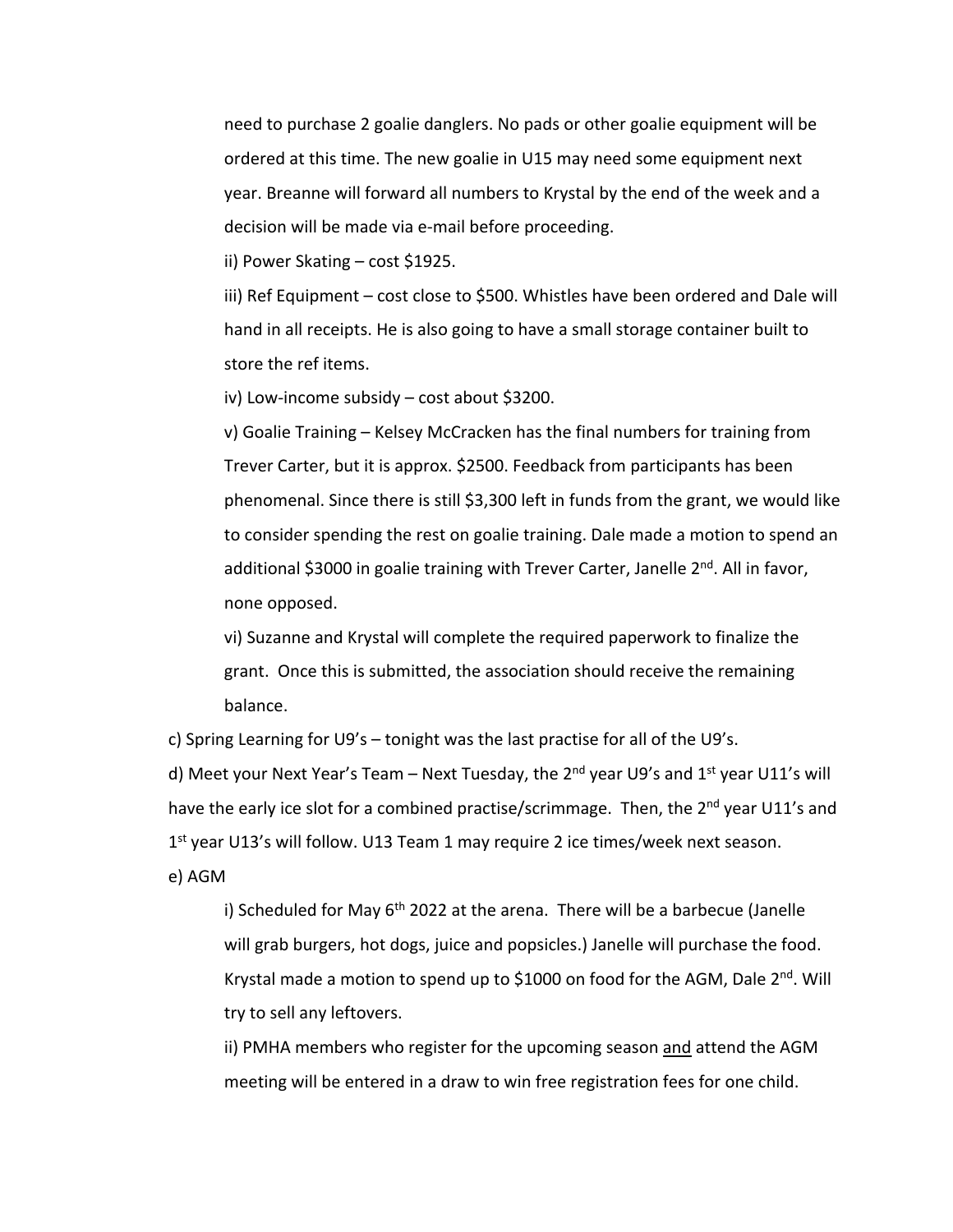iii) Janelle will advertise in the local paper, Krystal will post on social media and Kristina will contact Liz Van Hecke to advertise on the digital sign in town. iv) 5:30 for supper, followed by the meetings and then the awards ceremony. v) Awards – 4 for each team, including Most Sportsmanlike (Reagan Woloszyn Memorial Award), MVP, Most Improved and Most Dedicated. Brent will contact coaches for their selections. LTP kids will receive medals as well. Plaques will be engraved afterwards.

## 7) New Business:

a)

## 8) Committee Reports

a) President

i) It has been a successful year for PMHA, most teams are wrapping up. U11 Team 1 has a tournament at the end of the month.

ii) Hockey Alberta has been informed about facility issues, including girls change room (or lack thereof) at the Bon Accord and Bashaw arenas. Hockey Alberta wants to see associations fight to keep teams in the NAI. Proposing tournament style play to reduce travel and simplify schedules. Brent will follow up with HA about U9 and problems with their current tiering system.

iii) NAI is experiencing some staffing issues. The President quit half way through the season and the scheduler is stepping down.

iv) Brent would like to remind members that they are supposed to register their players in the age-appropriate category. Requests to play over or under age will be considered after registration is closed. All-female U13 will likely not be an option as discussed previously. If interested in playing all-female hockey, players will be encouraged to go to Spruce Grove.

b) Vice President – pass

c) Treasurer – Krystal supplied a great breakdown of the current account balances, accounts receivable and outstanding fees. There is currently \$1600 left in the ref account whichshould cover the remainder of the costs.